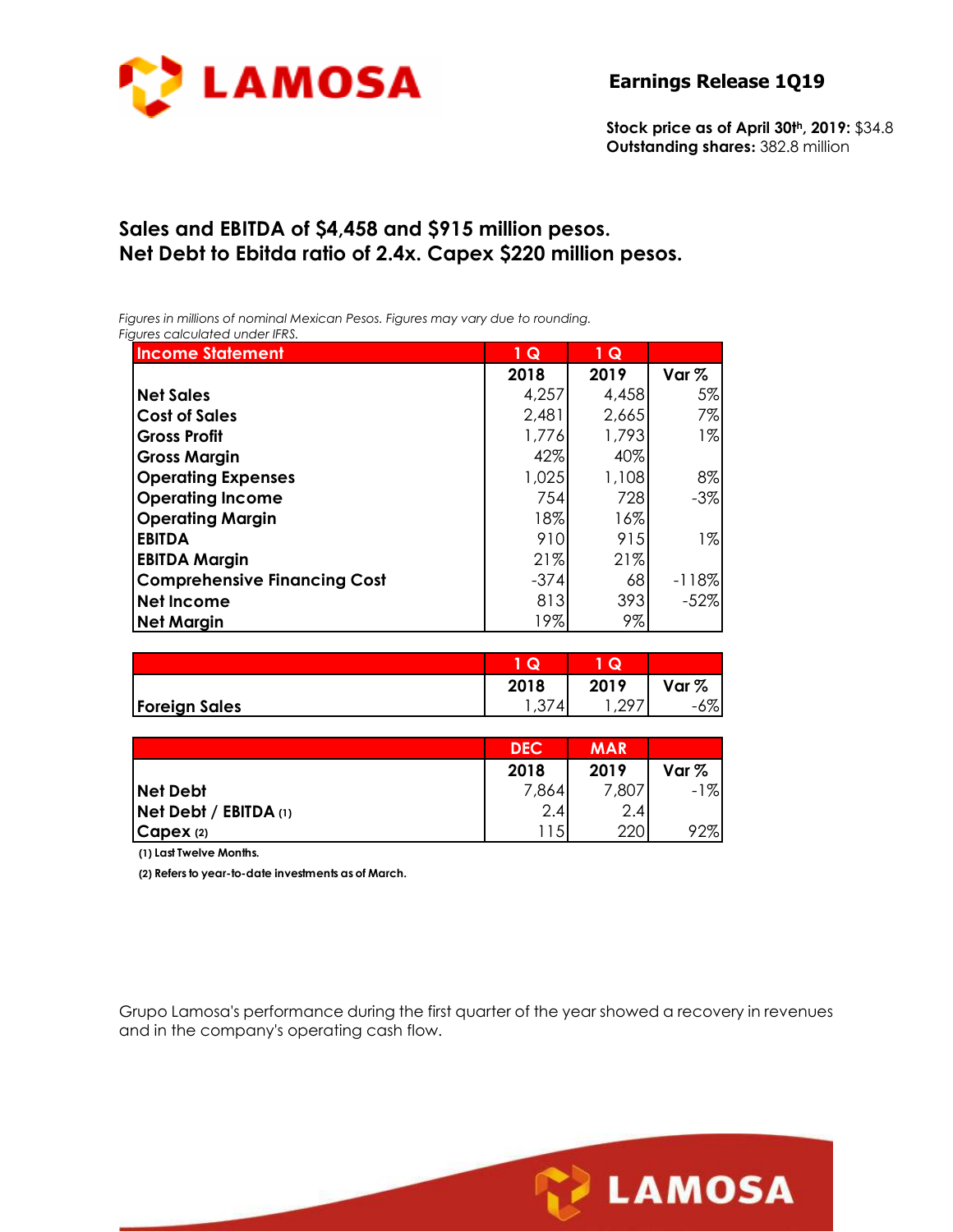

**San Pedro Garza García, Nuevo León, México, April 30th, 2019.** Grupo Lamosa, announces its results related to the first quarter of 2019.

#### *Figures in millions of Mexican Pesos. Figures may vary due to rounding.*

#### **SALES**

Despite the meager economic growth in Mexico, with a slowdown in the construction sector and a lower level of consumption, the sales of Grupo Lamosa during the first three months of the year stood at \$ 4,458 million pesos, showing a 5% growth in relation to the sales of \$ 4,257 million recorded during the same period of 2018. This growth was largely driven by the greater dynamism shown by the domestic market. All Grupo Lamosa´s businesses showed growth in their revenues during the first quarter of the year.



## **FOREIGN SALES**

Foreign sales during the first quarter of the year totaled \$ 1,297 million pesos, representing 29% of total sales and a 6% reduction when compared to sales of \$ 1,374 million recorded during the first quarter of 2018.





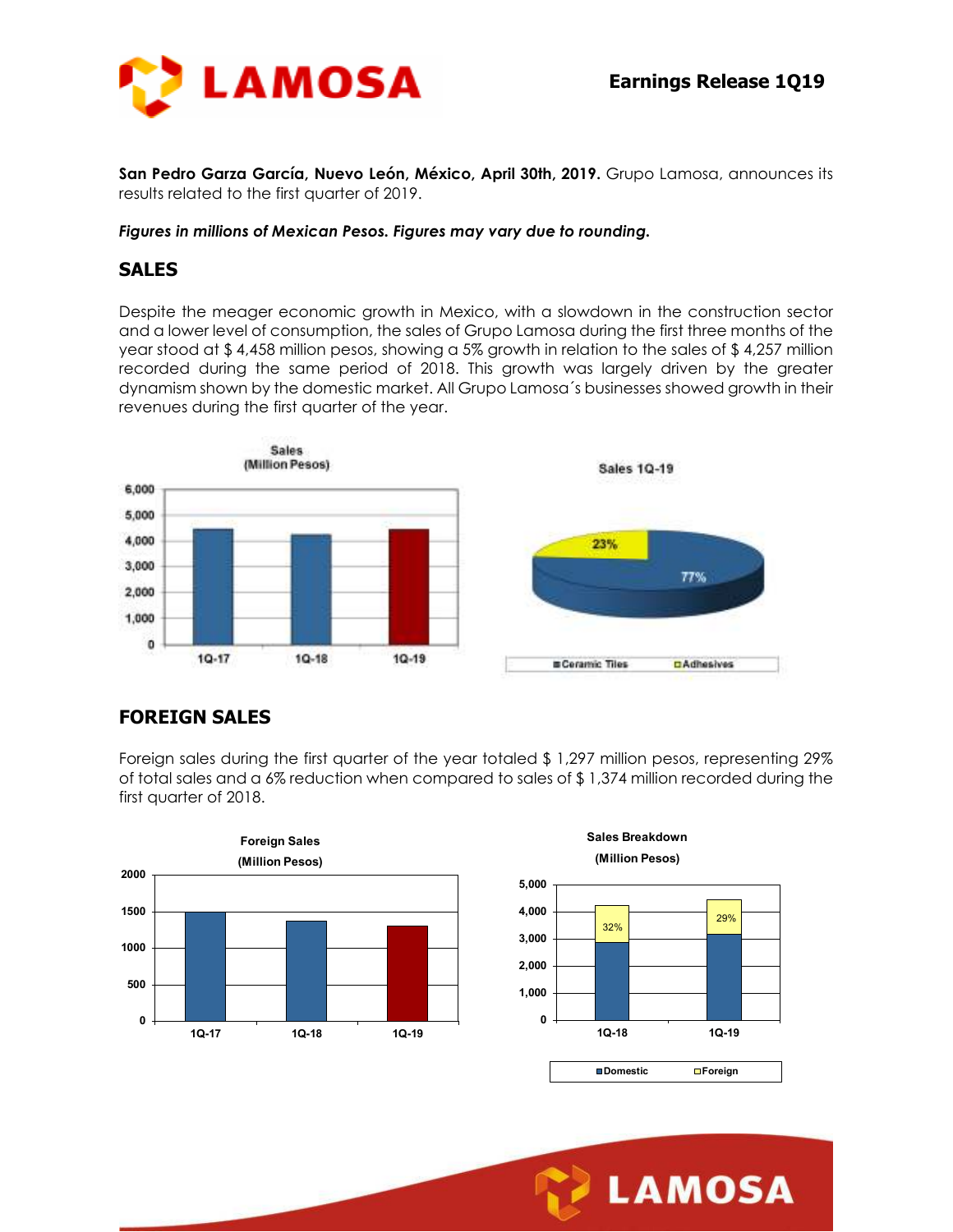

#### **PERFORMANCE PER BUSINESS SEGMENT**

|                                 | <b>Ceramic Tiles</b> |             | <b>Adhesives</b> |         | <b>Total</b> |            |         |         |            |
|---------------------------------|----------------------|-------------|------------------|---------|--------------|------------|---------|---------|------------|
|                                 | $1Q-18$              | $1Q-19$     | Var              | $1Q-18$ | $1Q-19$      | <b>Var</b> | $1Q-18$ | $1Q-19$ | <u>Var</u> |
| <b>Total Sales</b>              | 3,298                | 3,417       |                  | 960     | 1,041        |            | 5,165   | 5,402   |            |
| <b>Intersegment Sales</b>       | 0                    | $\mathbf 0$ |                  | $-1$    | 0            |            | $-908$  | $-944$  |            |
| <b>Net Sales</b>                | 3,298                | 3,417       | 4%               | 959     | 1,041        | 9%         | 4,257   | 4,458   | 5%         |
| <b>EBIT</b>                     | 539                  | 499         | $-7%$            | 222     | 240          | 8%         | 754     | 728     | $-3%$      |
| Dep. Amort. & Asset impairments | 135                  | 161         | 19%              | 9       | 12           | 42%        | 156     | 187     | 20%        |
| <b>EBITDA</b>                   | 674                  | 660         | $-2%$            | 230     | 252          | 10%        | 910     | 915     | 1%         |
| %                               | 20%                  | 19%         |                  | 24%     | 24%          |            | 21%     | 21%     |            |

## **CERAMIC TILE BUSINESS**

The wall and floor tile business sales during the first quarter of the year ascended to \$ 3,417 million pesos, a figure that represented 77% of total sales and a 4% growth in relation to sales of \$ 3,298 million posted during the same period of the 2018.

## **ADHESIVES BUSINESS**

The adhesives business' revenues of \$1,041 million pesos during the first three months of the year, meant 23% of consolidated sales and an increase of 9% when compared to sales of \$ 959 million recorded during the same period of the last year.

#### **OPERATING INCOME**

Operating income at the end of the first quarter of the year amounted to \$ 728 million pesos, showing a sales margin of 16% and a 3% decrease when compared to \$ 754 million regarding the first quarter of 2018. Significant increases above inflation in some of the main inputs, impacted the company's operating results.

The company's Ebitda stood at  $$ 915$  million pesos during the first quarter of the year, representing a sales margin of 21% and a 1% growth when compared to the Ebitda of \$ 910 million recorded during the same period of the previous year.



Ebitda 1Q-19



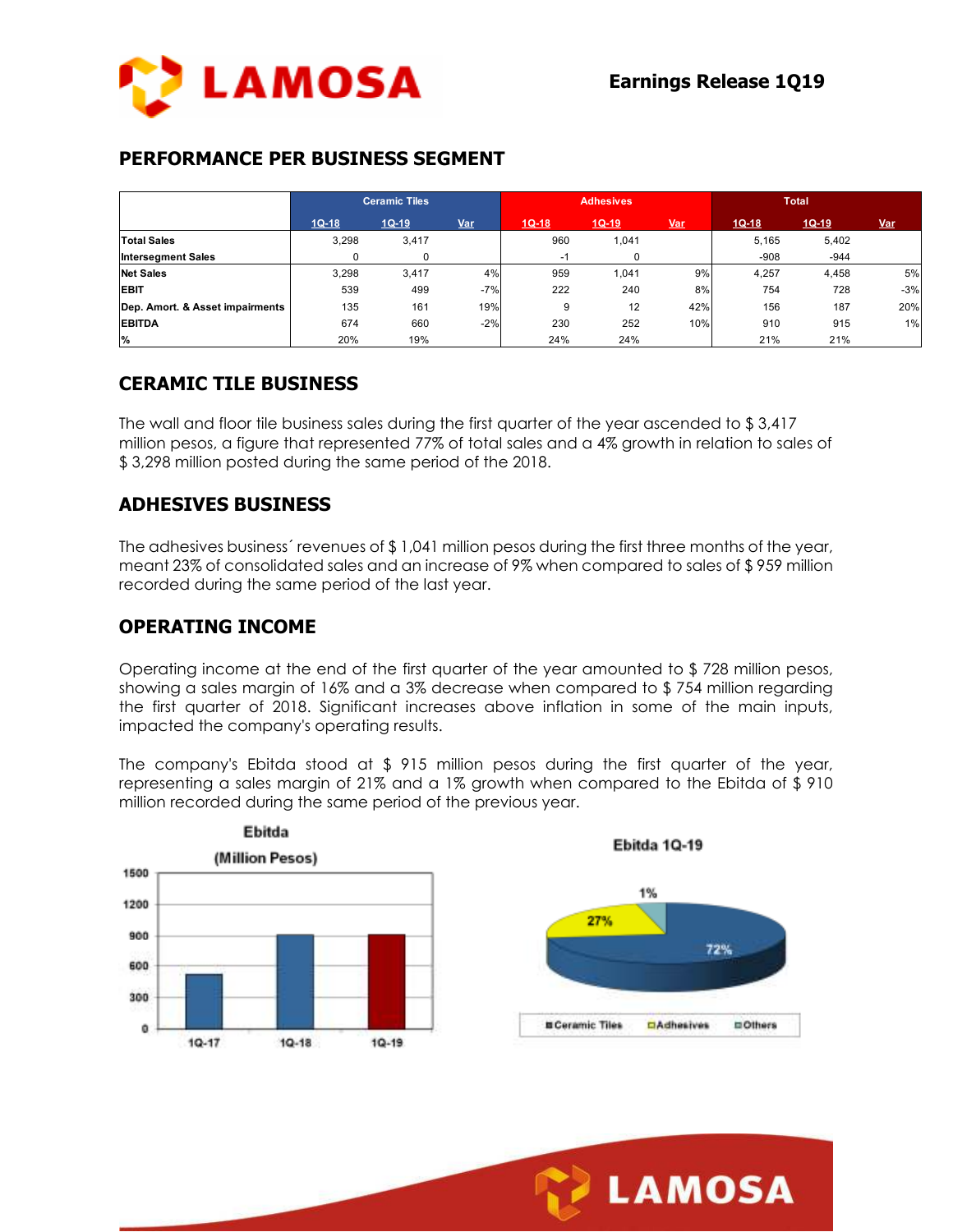

## **NET INCOME**

During the first three months of the year, the comprehensive financing cost showed a significant impact on the company's results, from an income of \$ 374 million pesos in the first quarter of 2018 to a cost of \$ 68 million at the end of the first quarter of year. This behavior was due to the lower exchange rate gain recorded during the first quarter of the year of \$ 77 million pesos compared to the gain of \$ 498 million recorded during the first quarter of 2018. Besides, during the first three months of the year there was an increase of 24% related to financial expenses, as a result of the rise in the base reference rates of the debt, corresponding to the 28-day TIIE and 3-month LIBOR.

Notwithstanding the 15% reduction in taxes during the first quarter of the year, the increase in the comprehensive financing cost combined with the lower operating result, brought about a lower net income. Net income at the end of the first quarter amounted to \$ 393 million pesos, representing a sales margin of 9% and a 52% reduction in relation to the profit of \$ 813 million recorded during the first three months of 2018.



## **FINANCIAL PERFORMANCE**

During the first quarter of the year Grupo Lamosa carried out capex for \$ 220 million pesos, which were aimed to growth and productivity improvements, as well as to the implementation of information technologies to continue strengthening operations in South America.

At the end of the first quarter of 2019, Grupo Lamosa maintained a healthy financial structure. The net debt to Ebitda ratio was 2.4 times, same figure obtained in 2018. The consolidated net debt amounted to \$ 7,807 million pesos, showing a 1% reduction when compared to \$ 7,864 million net debt shown at the end of 2018.